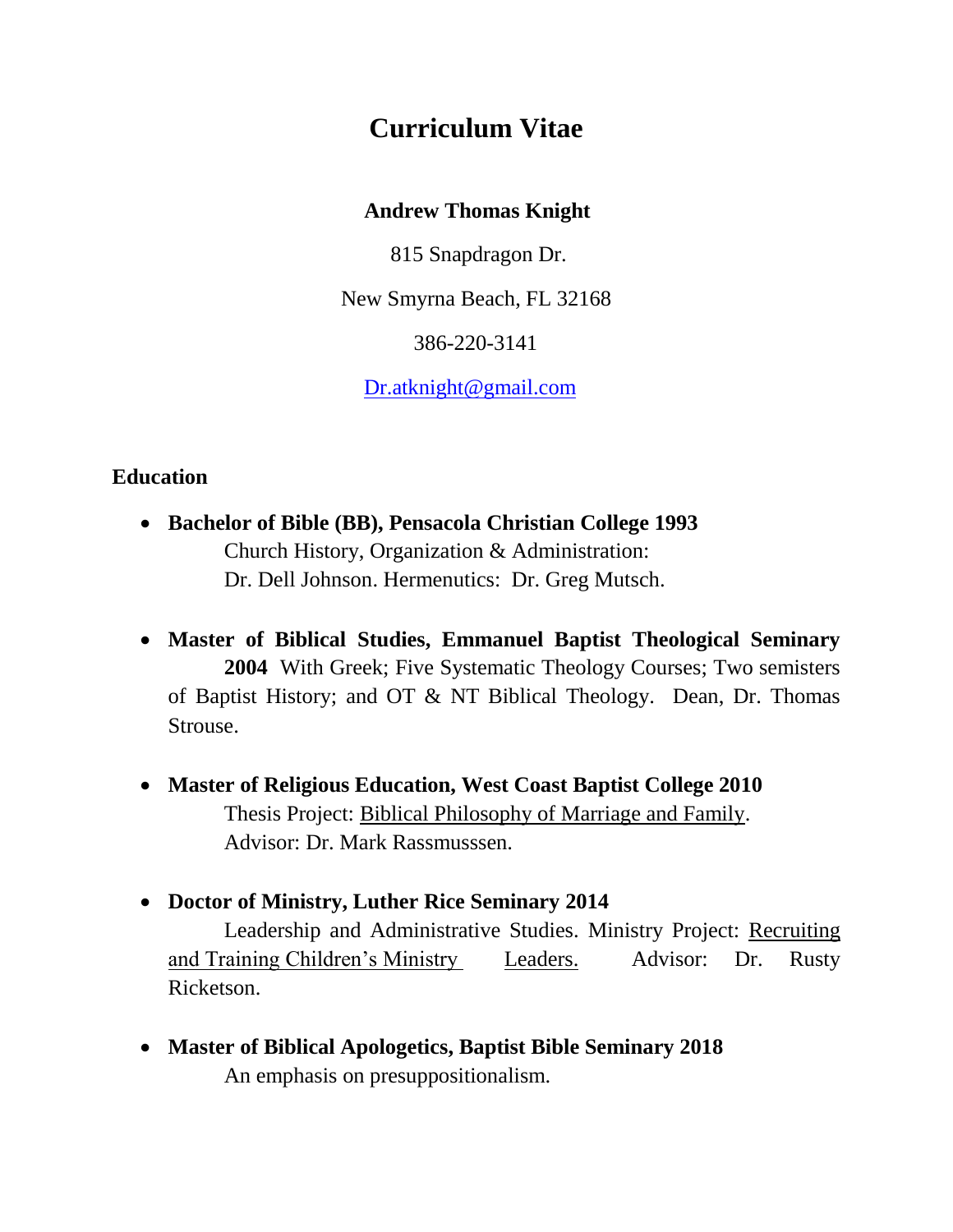## **Ministry Experience**

- **Christian School Teacher – Heritage Christian Academy - Wallingford, CT 1994-1996.** I taught 5th and 6th grades, 27 students, Math, English, History & Bible. The school was open enrollment. This was a ministry that was reaching out to and ministering to people on many levels. This ministry experience demonstrated, "always abounding in the work of the Lord."
- **Pastor of A Baptist Church Plant, Danvers, Massachusetts 1996-2000**  God opened a door of opportunity to minister to the people in the town of the famous witch trials. While planting this church one could not help but to think that they were walking through history. While pastoring there we saw many blessings, many led to Christ and baptized. We had a good core group of people and had a high attendance of ninety-three people. We did door to door outreach; phone banking; and put our services on five local public access stations. Our best response was our Spirit of Christmas services.
- **Speaking in churches, on Christian radio and TV across America 2000- 2001** While pastoring in Danvers gave this pastor valuable experience in which to share with local Baptist churches and Christian media outlets across America this pastor's life testimony of God's favor and grace.
- **Pastor of A Baptist Church Plant, South Windsor, Connecticut 2008- 2011** After a number of years in seminary another church plant was planted in South Windsor, CT. This pastor began with no one and grew to about twenty-five people with high days of fifty people in attendance. The first year a local builder gave our church free use of a building. Because of the signage on the highway we were able to offer sign space to a Christian radio station in exchange for weekly airtime to preach the gospel on air every week. We also had an outreach to those required to do community service. Almost everyone that did community service at the church came to faith in Christ. Our church hired music students from Heart School of Music to teach young people music lessons. We than held recitals and presented the gospel. A number of young people were baptized. A couple memorial services were conducted which resulted in further ministry to other families.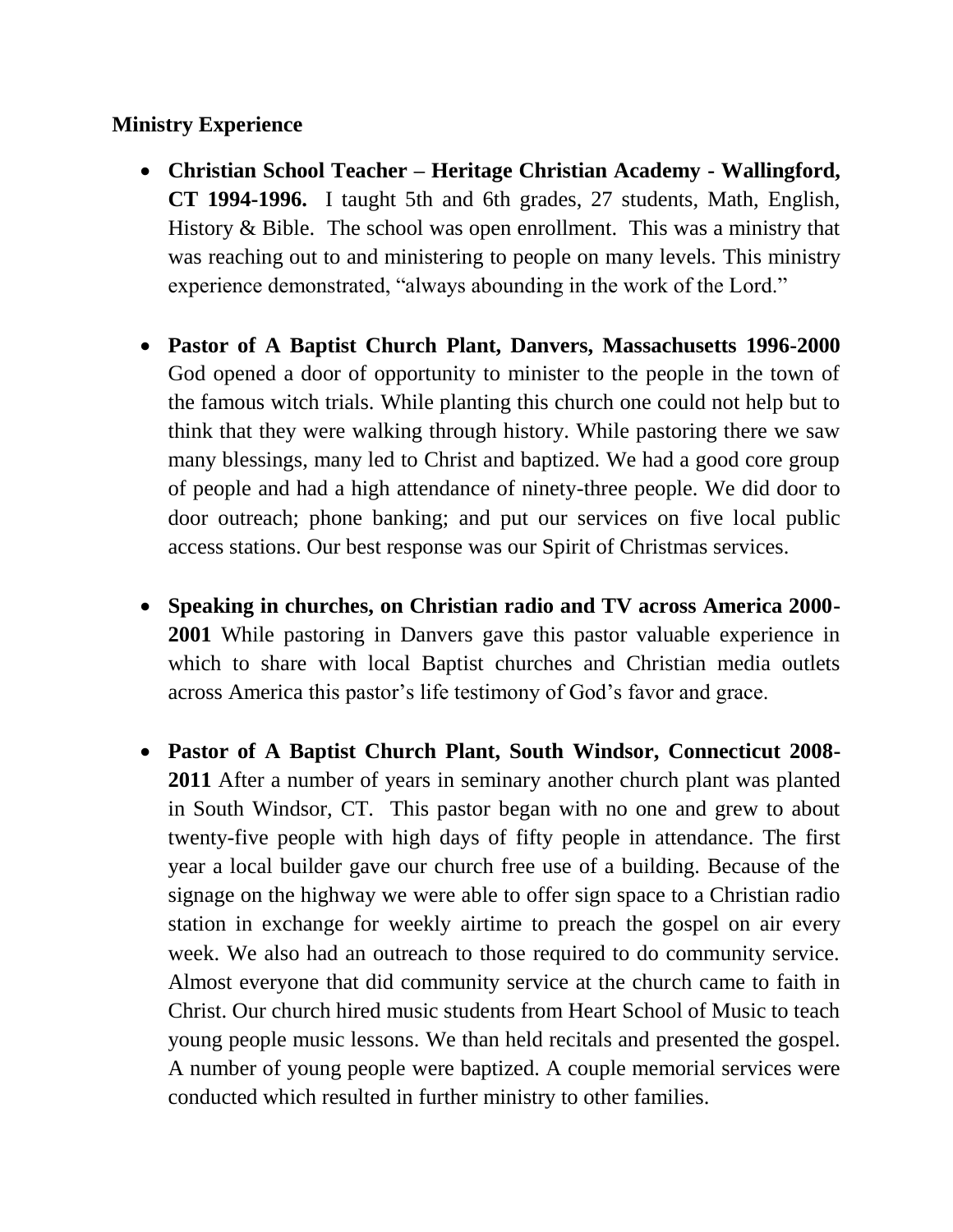- **President and Founder – Centurion Education Foundation (2014 – Present)** The vision for Centurion Education Foundation began while in seminary. This non-profit seeks to raise endowments for world missions and to train men for the ministry. [www.CEF.igives](http://www.cef.igives/)
- **Director and Bible Teacher – Institute for Biblical Apologetics (2020 – Present**) The purpose of Institute for Biblical Apologetics is to instruct Christians to be more effective in communicating the gospel. Lectures on biblical apologetics are available on the site. The four books are available, two of which deal with many aspects of apologetics. [www.AndrewKnight.org](http://www.excellentway.tv/)

## **Professional Societies**

- Evangelical Philosophical Society
- Evangelical Theological Society
- International Society of Christian Apologists
- King Jame Bible Research Council

#### **Conference Presentations**

- Knight, Andrew Thomas (2021). Biblical Manhood and Womanhood. Teach them Diligently Homeschoolers Convention, Rogers, Arkansaw.
- Knight, Andrew Thomas (2021). The Problem of Suffering. Teach them Diligently Homeschoolers Convention, Rogers, Arkansaw.